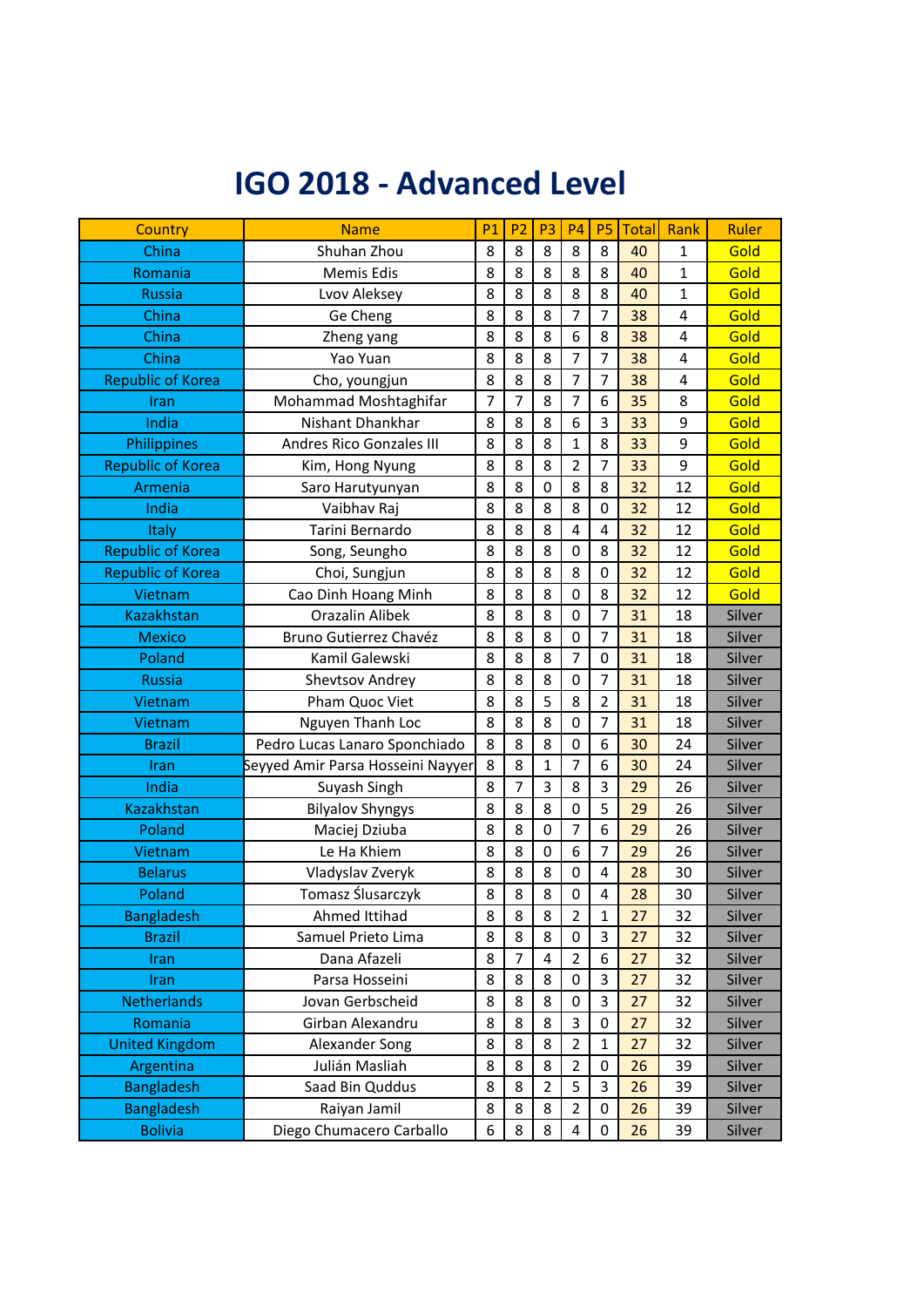| <b>Brazil</b>              | Bernardo Peruzzo Trevizan           | 8 | 8 | 8                | 0                | $\overline{2}$   | 26 | 39 | Silver        |
|----------------------------|-------------------------------------|---|---|------------------|------------------|------------------|----|----|---------------|
| India                      | Nishvaan Sai H                      | 8 | 8 | $\mathbf 1$      | 8                | $\mathbf 1$      | 26 | 39 | Silver        |
| <b>Netherlands</b>         | Matthijs van der Poel               | 8 | 8 | $\overline{7}$   | $\overline{2}$   | 1                | 26 | 39 | Silver        |
| Romania                    | Robu Vlad Nicolae                   | 8 | 8 | 8                | 1                | 1                | 26 | 39 | Silver        |
| <b>United Kingdom</b>      | Tom Hillman                         | 8 | 8 | 8                | $\mathbf{1}$     | $\mathbf{1}$     | 26 | 39 | Silver        |
| <b>Australia</b>           | Guowen Zhang                        | 8 | 8 | $\overline{7}$   | $\mathbf{1}$     | 1                | 25 | 48 | Silver        |
| Bangladesh                 | Mashroor Hasan Bhuiyan              | 8 | 8 | $\mathbf 1$      | 8                | $\mathbf 0$      | 25 | 48 | Silver        |
| <b>Bangladesh</b>          | M. Ahsan Al Mahir                   | 8 | 8 | 8                | $\mathbf 0$      | $\mathbf{1}$     | 25 | 48 | Silver        |
| <b>Belarus</b>             | Anton Suravezhkin                   | 8 | 8 | 8                | 0                | 1                | 25 | 48 | Silver        |
| Estonia                    | Richard Luhtaru                     | 8 | 8 | 8                | 0                | 1                | 25 | 48 | Silver        |
| <b>Netherlands</b>         | Jippe Hoogeveen                     | 8 | 8 | 8                | $\mathbf 1$      | $\mathbf 0$      | 25 | 48 | Silver        |
| Philippines                | Dion Stephan ONG                    | 8 | 8 | 8                | $\mathbf 1$      | $\boldsymbol{0}$ | 25 | 48 | Silver        |
| <b>Republic of Moldova</b> | Lopotenco Alexandru                 | 8 | 8 | 8                | 1                | 0                | 25 | 48 | Silver        |
| <b>Russia</b>              | Melnikov Igor                       | 8 | 8 | 8                | 0                | $\mathbf 1$      | 25 | 48 | Silver        |
| <b>United Kingdom</b>      | <b>Aron Thomas</b>                  | 8 | 8 | 8                | $\mathbf 0$      | $\mathbf{1}$     | 25 | 48 | Silver        |
| Argentina                  | Mateo Carranza Velez                | 8 | 8 | 8                | $\mathbf 0$      | 0                | 24 | 58 | <b>Bronze</b> |
| Argentina                  | Emiliano Liwski                     | 8 | 8 | 8                | 0                | $\boldsymbol{0}$ | 24 | 58 | <b>Bronze</b> |
| Armenia                    | Vachagan Dilanyan                   | 8 | 8 | 8                | $\mathbf 0$      | $\mathbf 0$      | 24 | 58 | <b>Bronze</b> |
| <b>Belarus</b>             | Ekaterina Dul                       | 8 | 8 | 8                | 0                | $\mathbf 0$      | 24 | 58 | <b>Bronze</b> |
| <b>Belarus</b>             | Vladislav Koshchenko                | 8 | 8 | 8                | 0                | 0                | 24 | 58 | <b>Bronze</b> |
| <b>Bolivia</b>             | Denis Farid Arancibia Bobarin       | 8 | 8 | 8                | $\mathbf 0$      | $\mathbf 0$      | 24 | 58 | <b>Bronze</b> |
| <b>Brazil</b>              | Pedro Gomes Cabral                  | 8 | 8 | 8                | $\boldsymbol{0}$ | $\boldsymbol{0}$ | 24 | 58 | <b>Bronze</b> |
| <b>Brazil</b>              | Felipe Chen Wu                      | 8 | 8 | 8                | $\mathbf 0$      | $\mathbf 0$      | 24 | 58 | <b>Bronze</b> |
| <b>Bulgaria</b>            | Kristian Vasilev                    | 8 | 8 | 6                | $\mathbf 0$      | $\overline{2}$   | 24 | 58 | <b>Bronze</b> |
| <b>Czech</b>               | Adam Křivka                         | 8 | 8 | 8                | $\mathbf 0$      | $\mathbf 0$      | 24 | 58 | <b>Bronze</b> |
| <b>Denmark</b>             | Alex Villaro Krüger                 | 8 | 8 | 8                | $\mathbf 0$      | $\mathbf 0$      | 24 | 58 | <b>Bronze</b> |
| <b>Denmark</b>             | Marius Christian Fischer            | 8 | 8 | 8                | 0                | 0                | 24 | 58 | <b>Bronze</b> |
| Georgia                    | Teimuraz Toloraia                   | 8 | 8 | 8                | $\mathbf 0$      | $\mathbf 0$      | 24 | 58 | <b>Bronze</b> |
| Indonesia                  | Aaron Alvarado Kristanto Julistiono | 8 | 8 | 8                | 0                | $\pmb{0}$        | 24 | 58 | <b>Bronze</b> |
| Indonesia                  | Jonathan Christian Nitisastro       | 8 | 8 | 8                | 0                | $\mathbf 0$      | 24 | 58 | <b>Bronze</b> |
| Indonesia                  | Kinantan Arya Bagaspati             | 8 | 8 | 8                | $\mathbf 0$      | $\mathbf 0$      | 24 | 58 | <b>Bronze</b> |
| Ireland                    | Lucas Bachmann                      | 8 | 8 | 8                | $\boldsymbol{0}$ | $\boldsymbol{0}$ | 24 | 58 | <b>Bronze</b> |
| <b>Kazakhstan</b>          | <b>Shyntas Nurtas</b>               | 8 | 8 | 8                | 0                | 0                | 24 | 58 | <b>Bronze</b> |
| <b>Kazakhstan</b>          | Katayeva Asel                       | 8 | 8 | 8                | 0                | $\mathbf 0$      | 24 | 58 | <b>Bronze</b> |
| Kyrgyzstan                 | <b>Abdirasulov Amirbek</b>          | 8 | 8 | $\boldsymbol{0}$ | 0                | 8                | 24 | 58 | <b>Bronze</b> |
| <b>Mexico</b>              | Diego Hinojosa Tellez               | 8 | 8 | 8                | 0                | 0                | 24 | 58 | <b>Bronze</b> |
| <b>Mexico</b>              | Itzanami Berlanga Contreras         | 8 | 8 | 8                | 0                | 0                | 24 | 58 | <b>Bronze</b> |
| Philippines                | Sean Anderson TY                    | 8 | 8 | 8                | $\mathbf 0$      | $\mathbf 0$      | 24 | 58 | <b>Bronze</b> |
| Poland                     | Jan Fornal                          | 8 | 8 | 8                | 0                | 0                | 24 | 58 | <b>Bronze</b> |
| <b>Russia</b>              | Ashrafzyanov Timur                  | 8 | 8 | 0                | 0                | 8                | 24 | 58 | <b>Bronze</b> |
| <b>Russia</b>              | <b>Bidva Maksim</b>                 | 8 | 8 | 8                | $\boldsymbol{0}$ | $\boldsymbol{0}$ | 24 | 58 | <b>Bronze</b> |
| <b>Russia</b>              | <b>Bugayev Mikhail</b>              | 8 | 8 | 8                | 0                | 0                | 24 | 58 | <b>Bronze</b> |
| <b>Russia</b>              | Demchenko Timur                     | 8 | 8 | 8                | 0                | 0                | 24 | 58 | <b>Bronze</b> |
| <b>Russia</b>              | Ivanov Danila                       | 8 | 8 | 8                | $\boldsymbol{0}$ | $\pmb{0}$        | 24 | 58 | <b>Bronze</b> |
| <b>Russia</b>              | Kogan Yevgeny                       | 8 | 8 | 8                | $\boldsymbol{0}$ | $\boldsymbol{0}$ | 24 | 58 | <b>Bronze</b> |
| <b>Russia</b>              | Krivonosov Gleb                     | 8 | 8 | 8                | 0                | $\boldsymbol{0}$ | 24 | 58 | <b>Bronze</b> |
| <b>Russia</b>              | Moiseyeva Aleksandra                | 8 | 8 | 8                | 0                | 0                | 24 | 58 | <b>Bronze</b> |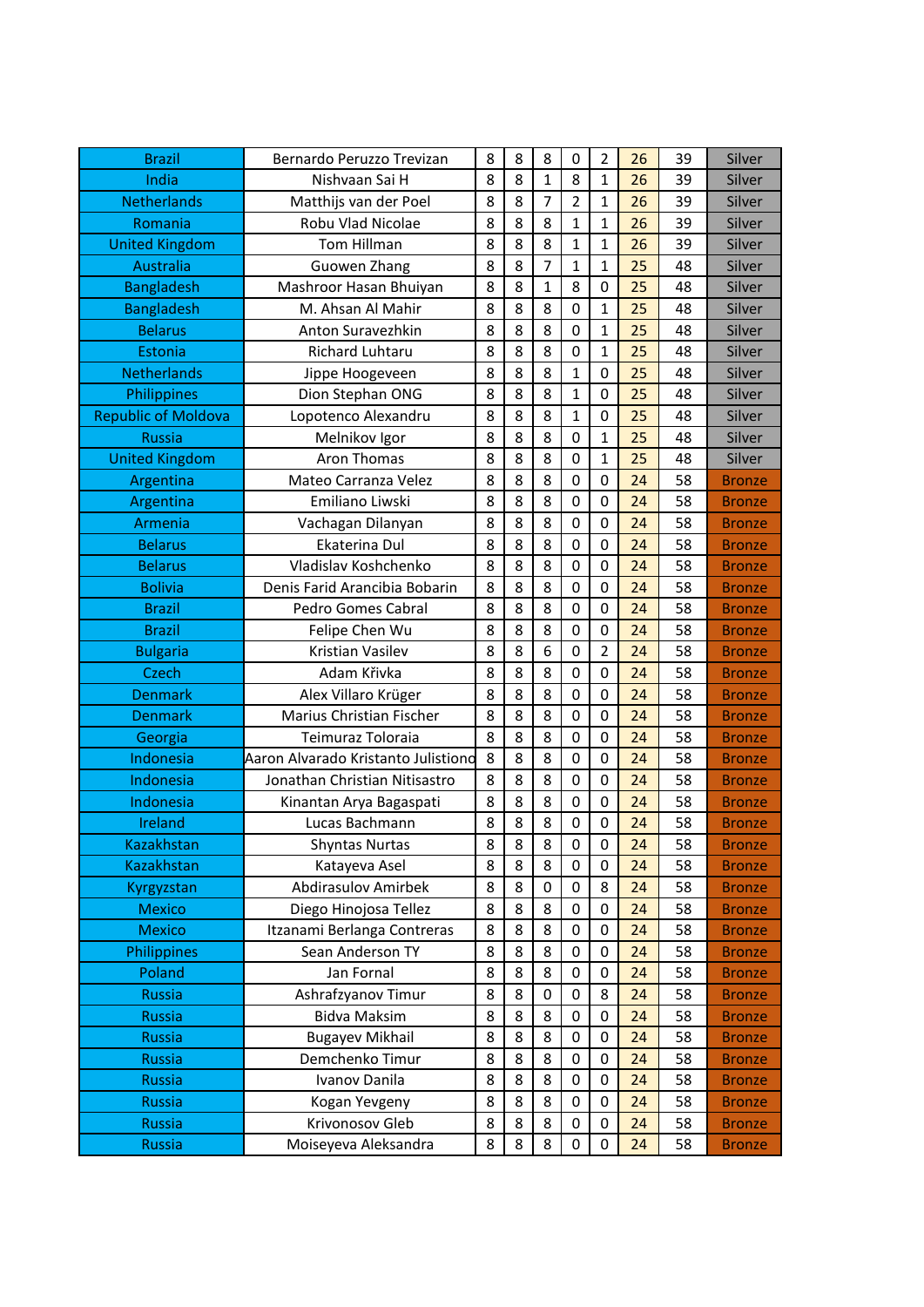| <b>Russia</b>                 | Polovnikov Ilya                 | 8              | 8              | 8                       | 0                | $\mathbf 0$      | 24 | 58  | <b>Bronze</b> |
|-------------------------------|---------------------------------|----------------|----------------|-------------------------|------------------|------------------|----|-----|---------------|
| <b>Russia</b>                 | Sedova Anna                     | 8              | 8              | 8                       | $\mathbf 0$      | $\mathbf 0$      | 24 | 58  | <b>Bronze</b> |
| <b>Russia</b>                 | <b>Sizov Kirill</b>             | 8              | 8              | 8                       | $\mathbf 0$      | $\mathbf 0$      | 24 | 58  | <b>Bronze</b> |
| <b>Russia</b>                 | <b>Skvortsov Pavel</b>          | 8              | 8              | 8                       | $\boldsymbol{0}$ | $\mathbf 0$      | 24 | 58  | <b>Bronze</b> |
| <b>Russia</b>                 | Khayaleyev Tagir                | 8              | 8              | 8                       | $\mathbf 0$      | $\mathbf 0$      | 24 | 58  | <b>Bronze</b> |
| <b>Russia</b>                 | Shirokovskikh Svetlana          | 8              | 8              | 8                       | $\boldsymbol{0}$ | $\mathbf 0$      | 24 | 58  | <b>Bronze</b> |
| Syria                         | Mohammad Alhafi                 | 8              | 8              | 8                       | $\mathbf 0$      | $\mathbf 0$      | 24 | 58  | <b>Bronze</b> |
| Turkmenistan                  | Annabayev Kadyrberdi            | 8              | 8              | 8                       | $\mathbf 0$      | $\mathbf 0$      | 24 | 58  | <b>Bronze</b> |
| <b>Ukraine</b>                | Bohdan-Yarema Dekhtiar          | 8              | 8              | 8                       | $\mathbf 0$      | $\mathbf 0$      | 24 | 58  | <b>Bronze</b> |
| <b>Ukraine</b>                | Vladyslav Shashkov              | 8              | 8              | 8                       | $\mathbf 0$      | $\mathbf 0$      | 24 | 58  | <b>Bronze</b> |
| <b>Ukraine</b>                | Maksym Protsyk                  | 8              | 8              | 8                       | $\mathbf 0$      | $\mathbf 0$      | 24 | 58  | <b>Bronze</b> |
| <b>United Kingdom</b>         | <b>Benedict Randall Shaw</b>    | 8              | 8              | 8                       | $\mathbf 0$      | $\mathbf 0$      | 24 | 58  | <b>Bronze</b> |
| Armenia                       | Elen Petikyan                   | 8              | 8              | $\overline{7}$          | $\mathbf 0$      | $\mathbf 0$      | 23 | 102 | <b>Bronze</b> |
| <b>Finland</b>                | Akseli Jussinmäki               | 8              | 8              | $\overline{7}$          | $\boldsymbol{0}$ | $\mathbf 0$      | 23 | 102 | <b>Bronze</b> |
| Georgia                       | Baqar Gamezardashvili           | 8              | 8              | $\overline{7}$          | $\mathbf 0$      | $\mathbf 0$      | 23 | 102 | <b>Bronze</b> |
| Indonesia                     | Valentino Dante Tjowasi         | 8              | 6              | 8                       | $\mathbf{1}$     | $\mathbf 0$      | 23 | 102 | <b>Bronze</b> |
| Macedonia                     | Milan Tasevski                  | 8              | 8              | $\overline{7}$          | $\mathbf 0$      | $\mathbf 0$      | 23 | 102 | <b>Bronze</b> |
| <b>Republic of Moldova</b>    | Lavric Mihail                   | 8              | 8              | $\overline{7}$          | $\mathbf 0$      | $\mathbf 0$      | 23 | 102 | <b>Bronze</b> |
| <b>Turkey</b>                 | Ozan Kaymak                     | 8              | 8              | $\mathbf{1}$            | $\mathbf 0$      | 6                | 23 | 102 | <b>Bronze</b> |
| <b>Mexico</b>                 | David Emmanuel Gonzalez Cazares | 8              | 8              | 6                       | $\mathbf 0$      | $\mathbf 0$      | 22 | 109 |               |
| <b>Netherlands</b>            | <b>Richard Wols</b>             | 8              | 8              | 6                       | $\mathbf 0$      | $\mathbf 0$      | 22 | 109 |               |
| <b>Republic of Moldova</b>    | Sarpe Tudor                     | 8              | 8              | $\sqrt{6}$              | $\mathbf 0$      | $\mathbf 0$      | 22 | 109 |               |
| <b>Turkey</b>                 | Halil Özkan                     | 8              | $\overline{7}$ | $\overline{7}$          | $\mathbf 0$      | $\mathbf 0$      | 22 | 109 |               |
| Italy                         | <b>BOSCARDIN Sebastiano</b>     | 8              | 8              | $\boldsymbol{0}$        | 5                | $\mathbf 0$      | 21 | 113 |               |
| <b>Turkey</b>                 | Ömer Topaloğlu                  | 8              | 8              | 5                       | $\mathbf 0$      | $\mathbf 0$      | 21 | 113 |               |
| <b>Bosnia and Herzegovina</b> | Dejan Stanković                 | 8              | 8              | $\overline{\mathbf{4}}$ | $\boldsymbol{0}$ | $\mathbf 0$      | 20 | 115 |               |
| Croatia                       | Luka Bulić Bračulj              | 8              | 8              | $\overline{2}$          | $\overline{2}$   | $\mathbf 0$      | 20 | 115 |               |
| <b>Denmark</b>                | Mikkel Ebbesen Haagh            | 8              | 8              | $\overline{\mathbf{4}}$ | $\mathbf 0$      | $\mathbf 0$      | 20 | 115 |               |
| Estonia                       | Hendrik Vija                    | 8              | 8              | $\overline{\mathbf{4}}$ | $\boldsymbol{0}$ | $\mathbf 0$      | 20 | 115 |               |
| Estonia                       | Artur Avameri                   | 8              | 8              | $\overline{2}$          | $\overline{2}$   | $\mathbf 0$      | 20 | 115 |               |
| Georgia                       | Luka Macharashvili              | 8              | 8              | $\overline{\mathbf{4}}$ | $\mathbf 0$      | $\mathbf 0$      | 20 | 115 |               |
| Ireland                       | Sean Fitzgerald                 | 8              | 8              | $\overline{\mathbf{4}}$ | $\mathbf 0$      | $\mathbf 0$      | 20 | 115 |               |
| Italy                         | <b>MECENERO Giovanni</b>        | 8              | 8              | 4                       | $\boldsymbol{0}$ | $\mathbf 0$      | 20 | 115 |               |
| Kosovo                        | Dren Nezeri                     | 8              | 8              | $\overline{\mathbf{4}}$ | $\mathbf 0$      | 0                | 20 | 115 |               |
| Macedonia                     | Luka Grashkovski                | 8              | 8              | $\overline{4}$          | 0                | $\mathbf 0$      | 20 | 115 |               |
| Macedonia                     | Ilir Limani                     | 8              | 8              | 3                       | 0                | $\mathbf 1$      | 20 | 115 |               |
| Macedonia                     | Mihaela Hadjiska                | 8              | 8              | $\mathbf{1}$            | $\mathbf{1}$     | $\overline{2}$   | 20 | 115 |               |
| Macedonia                     | Teodora Pecakovska              | 8              | 8              | $\overline{\mathbf{4}}$ | 0                | 0                | 20 | 115 |               |
| Tajikistan                    | Klichev Muhammadjon             | 8              | 8              | $\overline{4}$          | 0                | $\mathbf 0$      | 20 | 115 |               |
| <b>Turkey</b>                 | Halil Alperen Gözeten           | 8              | 8              | 4                       | 0                | $\mathbf 0$      | 20 | 115 |               |
| Argentina                     | Joaquín Inama                   | 8              | 8              | $\overline{3}$          | $\boldsymbol{0}$ | $\boldsymbol{0}$ | 19 | 130 |               |
| Ecuador                       | Yu Pen                          | 8              | 8              | 3                       | 0                | 0                | 19 | 130 |               |
| Estonia                       | Karl Paul Parmakson             | 8              | 8              | 3                       | 0                | $\mathbf 0$      | 19 | 130 |               |
| Italy                         | Palmieri Matteo                 | 8              | 8              | $\overline{2}$          | 0                | $\mathbf 1$      | 19 | 130 |               |
| Romania                       | Popescu Victor                  | $\overline{7}$ | $\overline{7}$ | $\overline{2}$          | $\overline{2}$   | $\mathbf 1$      | 19 | 130 |               |
| Syria                         | Ahmad Alkhamis                  | 8              | 8              | 3                       | $\boldsymbol{0}$ | $\mathbf 0$      | 19 | 130 |               |
| <b>Bulgaria</b>               | Peter Langov                    | 8              | 8              | 0                       | 0                | $\overline{2}$   | 18 | 136 |               |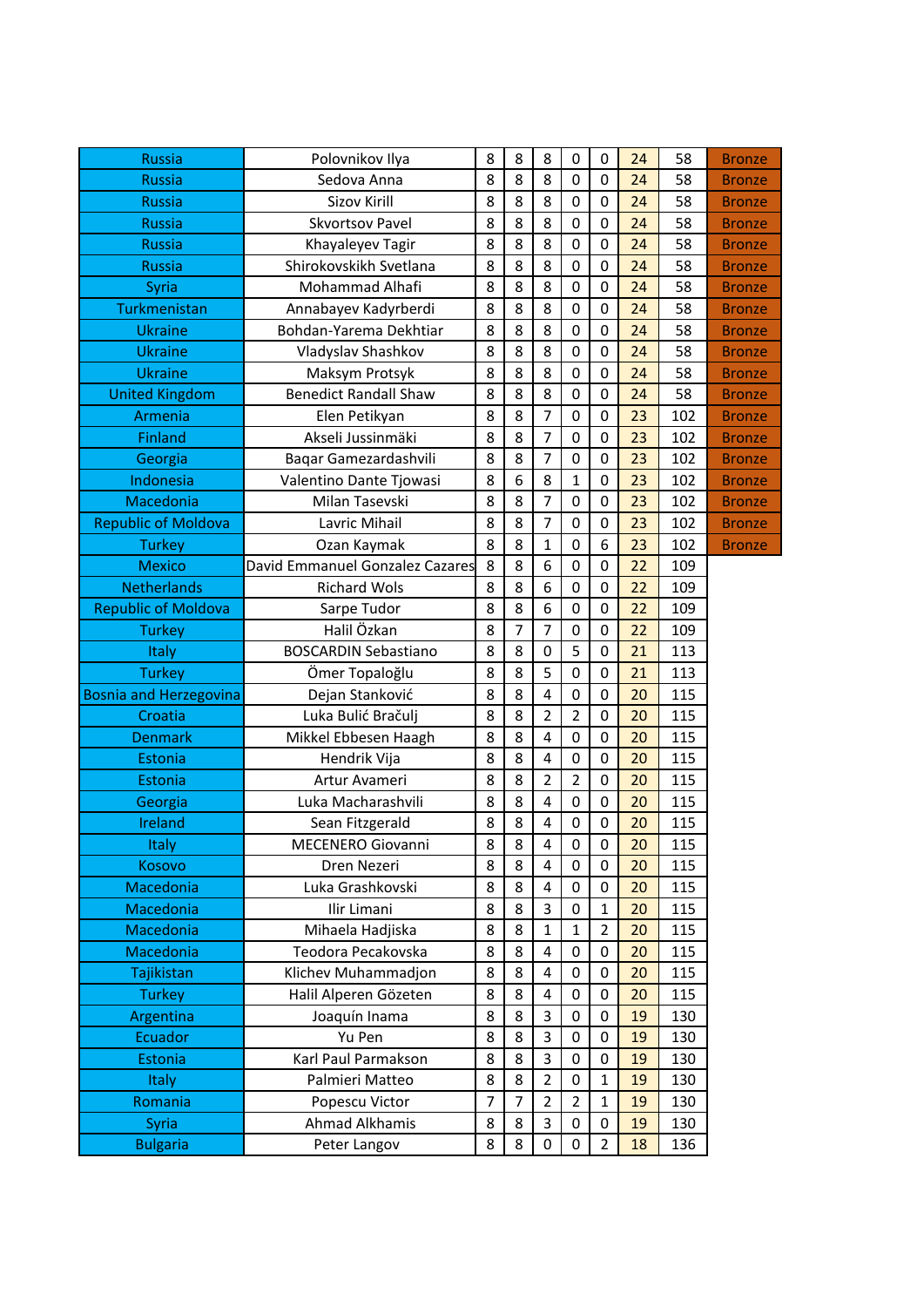| <b>Bulgaria</b>               | Nikola Sekulov                   | 8 | 8              | $\overline{2}$   | 0              | 0                | 18 | 136 |
|-------------------------------|----------------------------------|---|----------------|------------------|----------------|------------------|----|-----|
| <b>Bulgaria</b>               | Kristian Minchev                 | 8 | 8              | $\mathbf 0$      | $\mathbf 0$    | $\overline{2}$   | 18 | 136 |
| <b>Czech</b>                  | Karel Chwistek                   | 8 | 8              | $\overline{2}$   | 0              | 0                | 18 | 136 |
| <b>Czech</b>                  | Jakub Petr                       | 8 | 8              | $\overline{2}$   | 0              | 0                | 18 | 136 |
| Georgia                       | Luka Mushkudiani                 | 8 | 8              | $\mathbf 1$      | 0              | $\mathbf 1$      | 18 | 136 |
| Philippines                   | William Joshua King              | 8 | 8              | 1                | 1              | 0                | 18 | 136 |
| Syria                         | Elie Eshoa                       | 8 | 8              | $\overline{2}$   | 0              | 0                | 18 | 136 |
| Syria                         | Abdulkarim Alsayed Ramadan       | 8 | 8              | $\overline{2}$   | $\mathbf 0$    | 0                | 18 | 136 |
| Turkmenistan                  | Cholukov Baygeldi                | 8 | 8              | $\overline{2}$   | $\mathbf 0$    | 0                | 18 | 136 |
| Turkmenistan                  | Shamuhammedov Resul              | 8 | 8              | 1                | $\mathbf 1$    | 0                | 18 | 136 |
| Turkmenistan                  | Atayew Ashyrgeldi                | 8 | 8              | $\overline{2}$   | $\mathbf 0$    | 0                | 18 | 136 |
| <b>Ukraine</b>                | Kostiantyn Lutsenko              | 8 | $\overline{7}$ | 3                | $\mathbf 0$    | 0                | 18 | 136 |
| <b>Ukraine</b>                | Anastasia Rudenko                | 8 | 8              | $\overline{2}$   | 0              | 0                | 18 | 136 |
| <b>Bosnia and Herzegovina</b> | Boris Velašević                  | 8 | 8              | $\mathbf 1$      | 0              | 0                | 17 | 150 |
| <b>Bosnia and Herzegovina</b> | Ajla Šehović                     | 8 | 8              | $\mathbf 1$      | $\mathbf 0$    | 0                | 17 | 150 |
| Costa rica                    | Carlos Solano Saltachín          | 8 | 8              | 1                | 0              | 0                | 17 | 150 |
| Croatia                       | Luka Kraljević                   | 8 | 8              | 1                | 0              | 0                | 17 | 150 |
| Croatia                       | Nika Utrobičić                   | 8 | 8              | $\mathbf{1}$     | 0              | 0                | 17 | 150 |
| Cuba                          | Sofia Albizu-Campos Rodriguez    | 8 | 8              | $\mathbf{1}$     | $\mathbf 0$    | 0                | 17 | 150 |
| <b>Czech</b>                  | Adéla Karolína Žáčková           | 8 | 8              | 1                | 0              | 0                | 17 | 150 |
| <b>Czech</b>                  | Magdaléna Mišinová               | 8 | 8              | 1                | 0              | 0                | 17 | 150 |
| <b>Denmark</b>                | Jingdan Hua                      | 8 | 8              | $\mathbf 0$      | $\mathbf 0$    | $\mathbf 1$      | 17 | 150 |
| Ecuador                       | Pedro Suárez                     | 8 | 8              | $\mathbf 1$      | 0              | 0                | 17 | 150 |
| Guatemala                     | dgar Alessandro Santos Sagastume | 8 | 8              | 1                | 0              | 0                | 17 | 150 |
| Kosovo                        | Viktor Ahmeti                    | 8 | 8              | $\mathbf{1}$     | $\mathbf 0$    | 0                | 17 | 150 |
| Kosovo                        | Leart Ajvazaj                    | 8 | 8              | 1                | 0              | 0                | 17 | 150 |
| Kosovo                        | Andi Sejdiu                      | 8 | 8              | 1                | 0              | 0                | 17 | 150 |
| Nicaragua                     | Richard Antonio González Rugama  | 8 | 8              | $\boldsymbol{0}$ | $\mathbf 1$    | 0                | 17 | 150 |
| <b>South Africa</b>           | Malwande Nkonyane                | 8 | 8              | $\mathbf 1$      | $\mathbf 0$    | 0                | 17 | 150 |
| Tajikistan                    | Jakhongir Urakov                 | 8 | 8              | 1                | 0              | 0                | 17 | 150 |
| Tajikistan                    | Rahmondzhon Sobirov              | 8 | 8              | $\mathbf 0$      | 0              | $\mathbf 1$      | 17 | 150 |
| Tajikistan                    | Khondzhonov Naimdzhon            | 8 | 8              | $\overline{1}$   | $\mathbf 0$    | $\boldsymbol{0}$ | 17 | 150 |
| <b>Bolivia</b>                | Diego Alfredo Rodriguez Martinez | 8 | 8              | $\boldsymbol{0}$ | $\overline{0}$ | $\overline{0}$   | 16 | 169 |
| <b>Bolivia</b>                | Hyandira Helen Ventura Cruz      | 8 | 8              | 0                | 0              | 0                | 16 | 169 |
| Costa rica                    | Eduardo Salas Jiménez            | 8 | 0              | 8                | 0              | 0                | 16 | 169 |
| Cuba                          | Juliet Bringas Miranda           | 8 | 8              | 0                | 0              | 0                | 16 | 169 |
| Ecuador                       | Valeria Barco                    | 8 | 8              | $\mathbf 0$      | 0              | 0                | 16 | 169 |
| Ecuador                       | María Gratzia Indacochea         | 8 | 8              | $\boldsymbol{0}$ | 0              | 0                | 16 | 169 |
| Ecuador                       | Chen Yi Fan                      | 8 | 8              | 0                | $\mathbf 0$    | 0                | 16 | 169 |
| <b>El Salvador</b>            | Amaury Antonio Valle López       | 8 | 8              | 0                | 0              | 0                | 16 | 169 |
| <b>El Salvador</b>            | Gil Eduardo López Mejía          | 8 | 8              | 0                | 0              | 0                | 16 | 169 |
| <b>El Salvador</b>            | Andrés Agustín Martínez Girón    | 8 | 8              | 0                | $\mathbf 0$    | 0                | 16 | 169 |
| Ireland                       | Tianyiwa Xie                     | 8 | 8              | 0                | 0              | 0                | 16 | 169 |
| Ireland                       | Tim Wang                         | 8 | 8              | 0                | 0              | 0                | 16 | 169 |
| Kyrgyzstan                    | Kalykov Alibek                   | 8 | 8              | 0                | $\mathbf 0$    | 0                | 16 | 169 |
| Kyrgyzstan                    | Kalenderov Aktan                 | 8 | 8              | 0                | 0              | 0                | 16 | 169 |
| Kyrgyzstan                    | Shamshidinova Erkinai            | 8 | 8              | $\boldsymbol{0}$ | 0              | 0                | 16 | 169 |